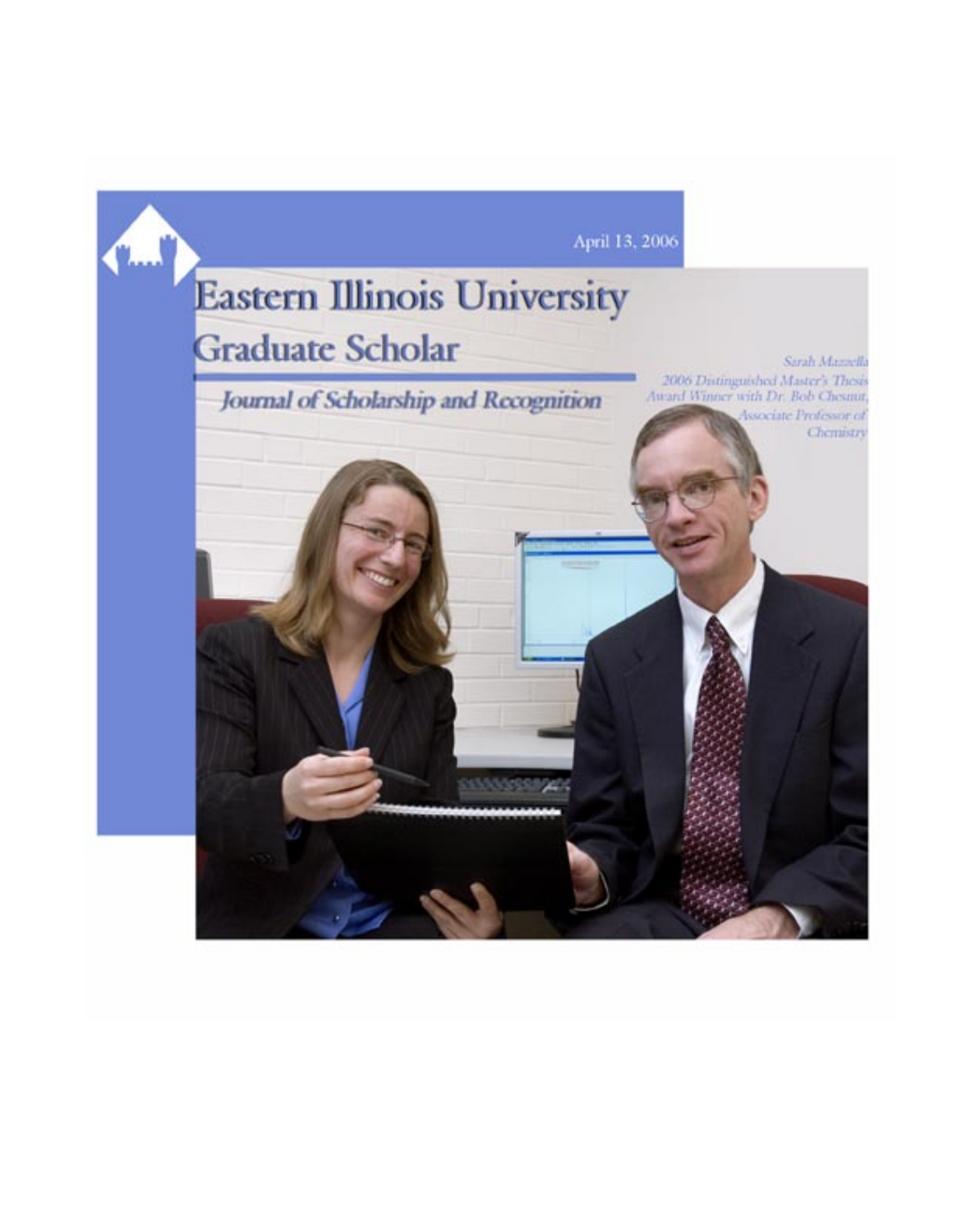# **Graduate Recognition**

Distinguished Graduate Student Awards Williams Travel Award Winners Research/Creative Activity Award Winners Betty Wright Downing Graduate Scholar Frances Meyer Hampton Graduate Scholar Thesis Awards Master's Thesis Award Honorable Mention Master's Thesis Award of Excellence Winner Distinguished Master's Thesis Award Winner and MAGS Thesis Nomination Graduate Program Recognition Graduate Leadership Award Recognition of Unique Contributions to Graduate Education Award of Excellence Graduate Faculty Recognition Outstanding Faculty Mentor Award Nominees Outstanding Faculty Mentor Award

# **Graduate Scholarship**

Thesis Awards Distinguished Master's Thesis Award and MAGS Nomination Master's Thesis Award of Excellence Master's Thesis Award Honorable Mention Research/Creative Activity Awards Williams Travel Awards Betty Wright Downing Graduate Scholarship Frances Meyer Hampton Graduate Scholarship First Recipient of Frances Meyer Hampton Scholarship

Eastern Illinois University Graduate Scholar 2005-2006 Academic Year Editor: Lori Henderson Photographer: Beverly Cruse

*The Graduate School publishes the Graduate Scholar annually to recognize and honor those who have achieved excellence in graduate education at Eastern Illinois University.*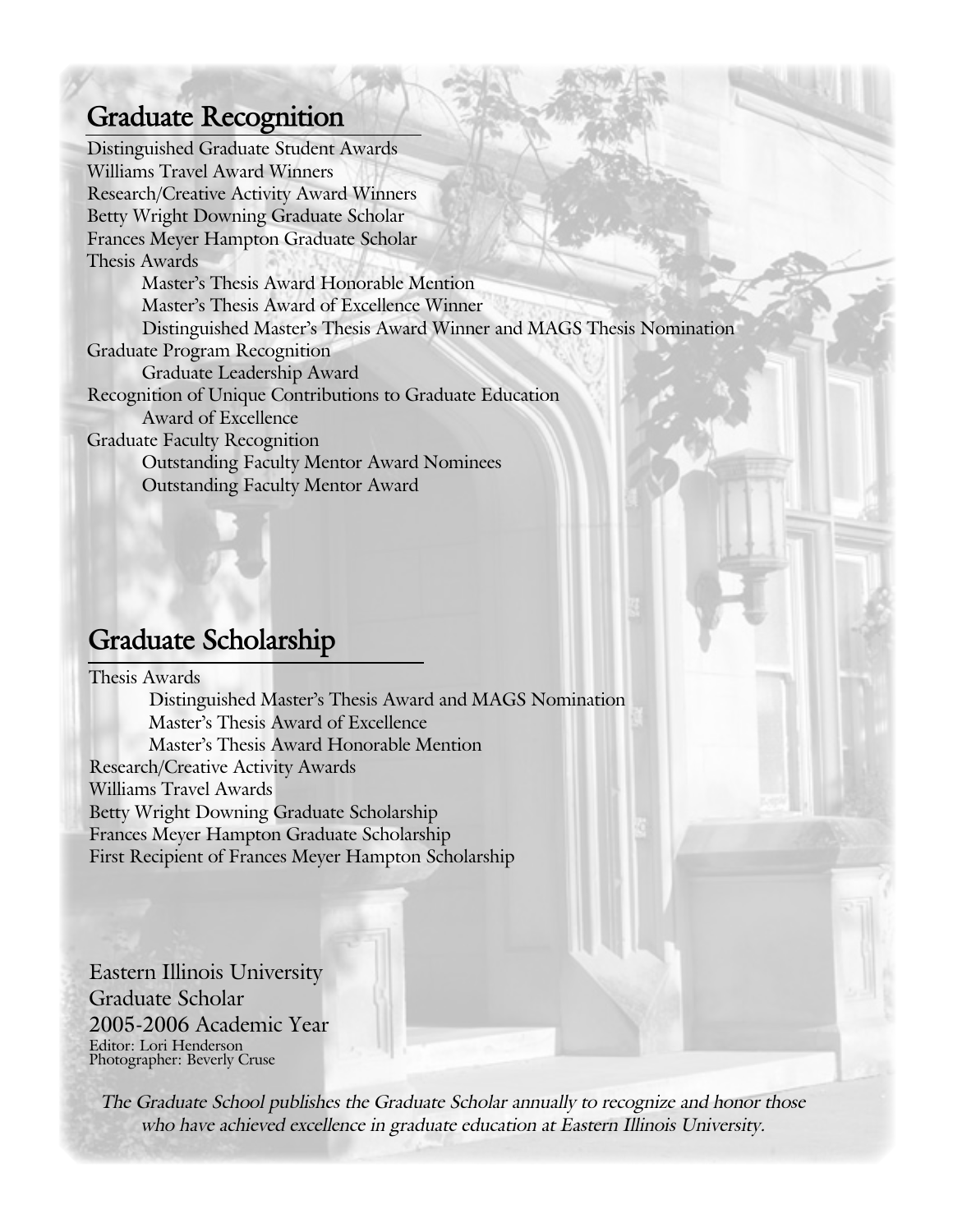Awards Ceremony | April 13, 2006 Introductions and Opening Remarks

Ms. Katie Griffis, President of the Graduate Student Advisory Council and Mistress of Ceremonies Mr. Louis V. Hencken, President Dr. Blair M. Lord, Provost and Vice President for Academic Affairs Dr. Robert M. Augustine, Dean of the Graduate School

*Distinguished Graduate Student Awards*

*Announced by Lenee Moseley, Student Dean, The Graduate School and Dr. Melanie Burns, Chair, Council on Graduate Studies*

**Marybeth Brey**- Biological Sciences Presented by Dr. Chuck Costa **Brandyn Traum**- Business Administration (On-Campus) Presented by Dr. Cheryl Noll **Richard Bough**- Business Administration (Off-Campus) Presented by Dr. Cheryl Noll **Wen Zhang**- Chemistry Presented by Dr. Richard Keiter **Tara Riddle**- Clinical Psychology Presented by Dr. Anu Sharma **Kevin Vicker**- College Student Affairs Presented by Dr. Charles Eberly **Jennifer Hornston**- Communication Disorders & Sciences Presented by Dr. Brenda Wilson **Jessica Nodulman**- Communication Studies Presented by Dr. Shane Miller **Quinette Tukes**- Counseling Presented by Dr. Gloria Leitschuh **Christopher Cole**- Economics Presented by Dr. Alan Grant **Steven Rich**- Educational Administration (Masters) Presented by Dr. Nick Osborne **Jeffery Patchett**- Educational Administration (Specialist) Presented by Dr. Nick Osborne **Lori Davis**- Elementary Education Presented by Dr. Nick Osborne **Shannon Littleton**- English Presented by Dr. Chris Hanlon

**Beth Sanner**- Family & Consumer Sciences Presented by Dr. Frances Murphy **Kacie Taylor**- Family & Consumer Sciences (Dietetics Option) Presented by Dr. Frances Murphy **Melissa Long**- Gerontology Presented by Dr. Jeanne Snyder **Ryan Ervin**- History Presented by Dr. Mark Voss-Hubbard **Christine Saniat**- History (Historical Administration Option) Presented by Dr. Nora Pat Small **Amy Hansen**- Mathematics Presented by Dr. Patrick Coulton **Emily Patrick**- Mathematics (Math Education Option) Presented by Dr. Peter Andrews **Brian Yakey**- Music Presented by Dr. Peter Hesterman **John Winebright**- Natural Sciences Presented by Dr. Jim McGaughey **Dana Jergens**- Physical Education Presented by Dr. Scott Crawford **Erika Cornelius**- Political Science Presented by Dr. Ryan Hendrickson **Monica Fischer**- School Psychology Presented by Dr. Mike Havey **Lisa DiNaso**- Special Education Presented by Dr. Kathlene Shank **Joseph Garling**- Technology (On-Campus) Presented by Dr. Deborah Woodley **Cynthia Guthrie**- Technology (Off-Campus) Presented by Dr. Tom Waskom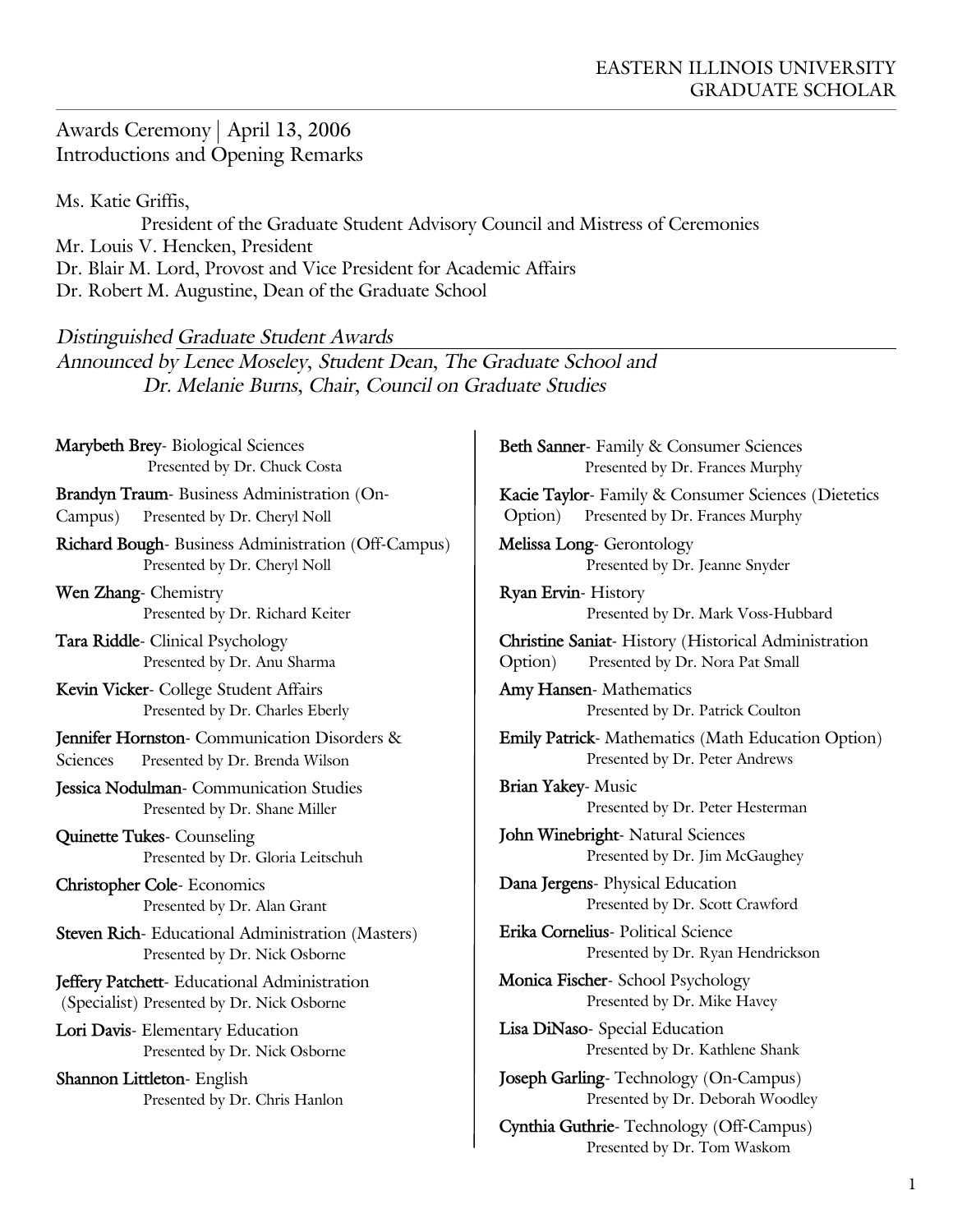## *Williams Travel Awards*

*Announced by Dr. Peter Loewen, Member, Council on Graduate Studies, Chair, Awards Committee Presented by Dr. Melanie Burns, Chair, Council on Graduate Studies and Dr. Eric Hake, Vice Chair, Council on Graduate Studies*

#### **Fall 2005 Recipients**

 **Mary Barford**, History Faculty Mentor, Dr. Lynne Curry **Marybeth Brey**, Biological Sciences Faculty Mentor, Dr. Robert Fischer  **Lindsay Roberts Eck**, School Psychology Faculty Mentor, Dr. Christine McCormick **Kevin Farrell**, School Psychology Faculty Mentor, Dr. Assege Haile Mariam **Elizabeth Fincel**, Biological Sciences Faculty Mentor, Dr. Marina Marjanovic **Mark Fincel**, Biological Sciences Faculty Mentor, Dr. Robert Fischer **Bethany Harrington**, Biological Sciences Faculty Mentor, Dr. Robert Fischer **Aaron Keathley**, Political Science Faculty Mentor, Dr. Jeffrey Ashley **Robyn Bethany Paige**, College Student Affairs Faculty Mentor, Dr. Charles Eberly **Aimee Wheat**, Communication Disorders and Sciences Faculty Mentor, Dr. Brenda Wilson **Brent Yergensen**, Communication Studies Faculty Mentor, Dr. Shane Miller

#### **Spring 2006 Recipients**

 **Natalie Arp**, Communication Disorders and Sciences Faculty Mentor, Dr. Brenda Wilson **Melissa Brown**, School Psychology Faculty Mentor, Dr. Daneen Deptula **Amy Charlton**, School Psychology Faculty Mentor, Dr. Daneen Deptula **Joanne Crawford**, Biological Sciences Faculty Mentor, Dr. Thomas Nelson **John Dowd**, Communication Studies Faculty Mentor, Dr. Shane Miller **Tiffany Gibson**, Biological Sciences Faculty Mentor, Dr. Jeff Laursen **Randall Havens**, Biological Sciences Faculty Mentor, Dr. Thomas Nelson **Jeremy Klass**, Biological Sciences Faculty Mentor, Dr. Scott Meiners **Emin Nabiyev**, Political Science Faculty Mentor, Dr. Ryan Hendrickson **Emily Ramage**, English Faculty Mentor, Dr. Chris Hanlon **Jessica Rasmussen**, Biological Sciences Faculty Mentor, Dr. Charles Pederson **Timothy Rye**, Biological Sciences Faculty Mentor, Dr. Scott Meiners **Adam Travis Smith**, Counseling Faculty Mentor, Dr. Charles Eberly **William Stewart**, Biological Sciences Faculty Mentor, Dr. Scott Meiners **Elise Tulloss**, Biological Sciences Faculty Mentor, Dr. Scott Meiners **Brent Yergensen**, Communication Studies Faculty Mentor, Dr. Shane Miller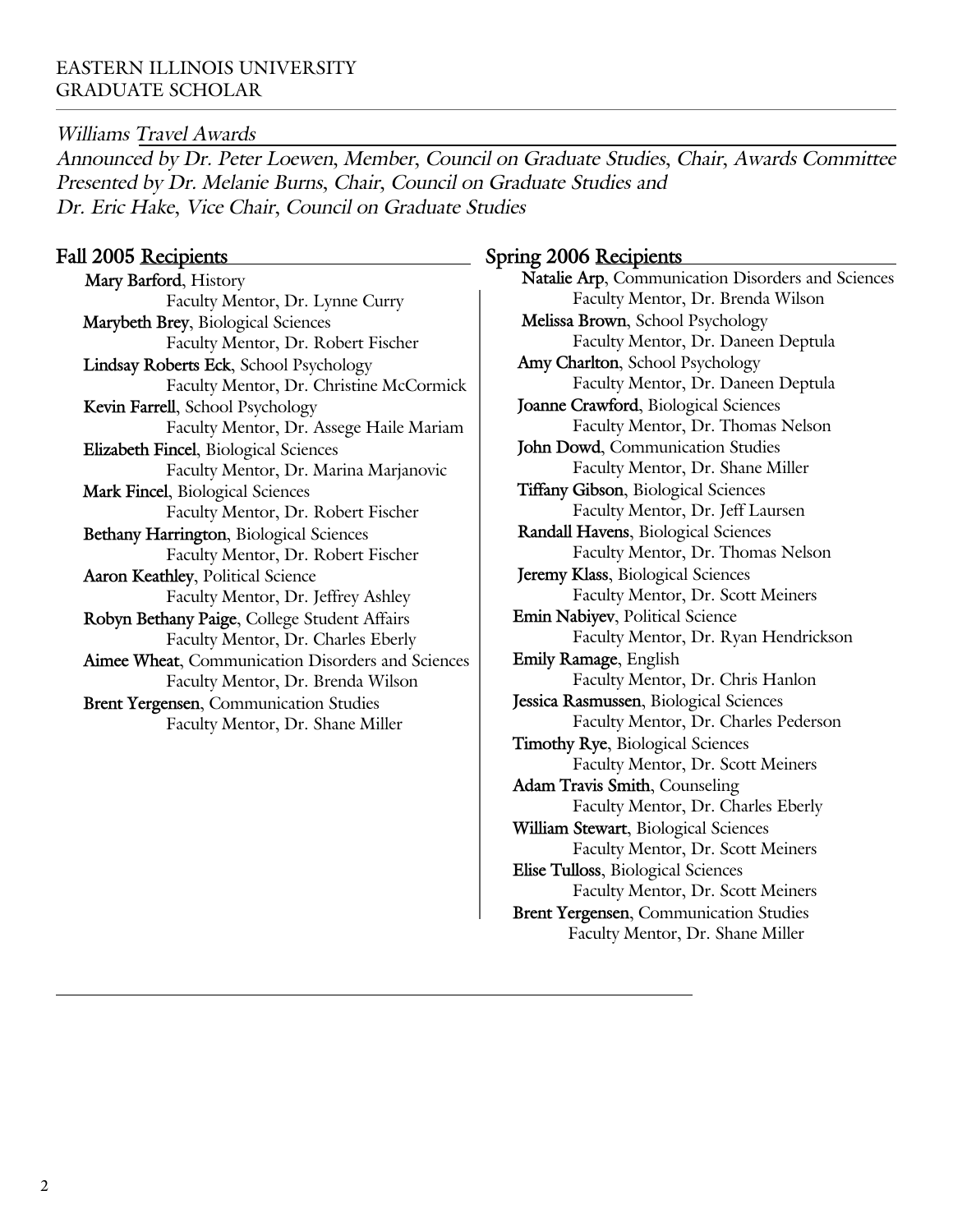*Research/Creative Activity Awards*

*Announced by Dr. Sace Elder, Member, Council on Graduate Studies, Chair, Awards Committee Presented by Dr. Melanie Burns, Chair, Council on Graduate Studies and Dr. Eric Hake, Vice Chair, Council on Graduate Studies*

## **Fall 2005 Recipients**

 **Catherine Ciak**, Biological Sciences Faculty Mentor, Dr. Robert Fischer **Bethany Harrington**, Biological Sciences Faculty Mentor, Dr. Robert Fischer **Jeremy Klass**, Biological Sciences Faculty Mentor, Dr. Scott Meiners

## **Spring 2006 Recipients**

 **Joanne Crawford**, Biological Sciences Faculty Mentor, Dr. Thomas Nelson  **Elizabeth Fincel**, Biological Sciences Faculty Mentor, Dr. Marina Marjanovic **Jay Gerber**, Biological Sciences Faculty Mentor, Dr. Charles Pederson **Jessica Rasmussen**, Biological Sciences Faculty Mentor, Dr. Charles Pederson

*Graduate Scholarships*

*Announced by Dr. Linda Morford, Member, Council on Graduate Studies, Chair, Awards Committee*

## **2006 Betty Wright Downing Scholar**

 **Brittney Yakey**, Communication Disorders and Sciences Graduate Coordinator, Dr. Brenda Wilson

## **2006 Frances Meyer Hampton Scholar**

 **Amy Miller**, School Psychology Graduate Coordinator, Dr. J. Michael Havey

*Thesis Award Winners*

*Announced by Dr. Kathleen O'Rourke, Member, Council on Graduate Studies, Chair, Awards Committee*

#### **Honorable Mention**

 **Christopher Weedman,** EnglishFaculty Mentor, Dr. Parley Ann Boswell **Award of Excellence Roberta Newbury,** Biological Sciences Faculty Mentor, Dr. Thomas Nelson **Distinguished Master's Thesis Award and Midwest Association of Graduate School Thesis Nomination Sarah Mazzella, Chemistry Faculty Mentor, Dr. Robert Chesnut** 

|  |  | Graduate Leadership Award and Award of Excellence |
|--|--|---------------------------------------------------|
|  |  |                                                   |

| Presented by Dr. Robert Augustine, Dean of the Graduate School |         |                      |                  |  |  |  |
|----------------------------------------------------------------|---------|----------------------|------------------|--|--|--|
| 2006 Leadership Award                                          | Program | Graduate Coordinator | Department Chair |  |  |  |
|                                                                |         |                      |                  |  |  |  |

| 2006 Award of Excellence | Department . |  |
|--------------------------|--------------|--|
|                          |              |  |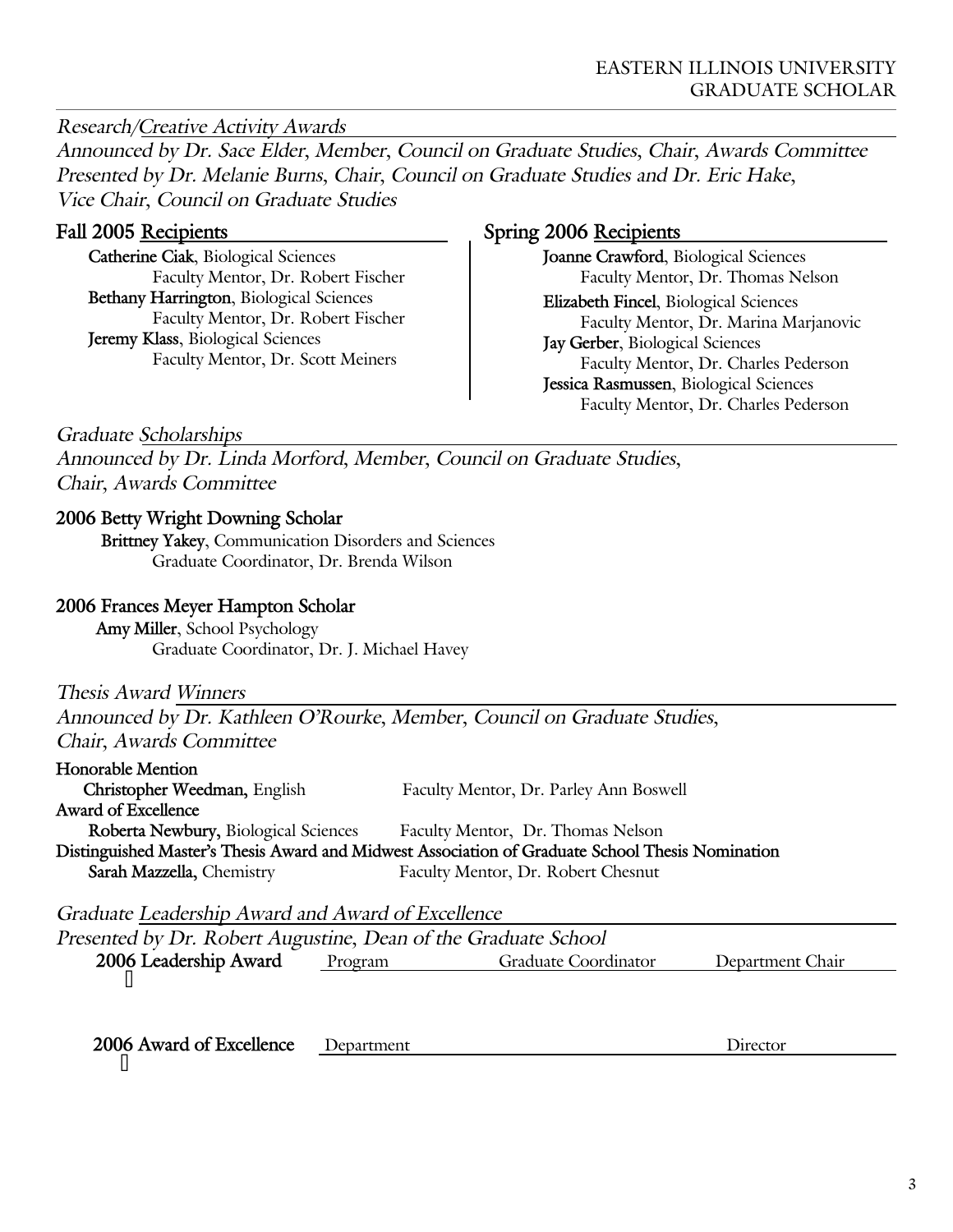## *Outstanding Graduate Faculty Mentor Nominees and 2006 Graduate Faculty Award Announced by Ms. Lenee Moseley, Student Dean, The Graduate School*

## 2006 Graduate Faculty Nominees

| Dr. Dagni Bredesen, English                                                                               |  |  |  |
|-----------------------------------------------------------------------------------------------------------|--|--|--|
| Student Nominators, Amanda Bright, Lisa Chamberlin,                                                       |  |  |  |
| Carissa Hayden, Barry Hudek, Sue Krukenberg, Brigid O'Malley, Greg Olson,                                 |  |  |  |
| Kathleen Rodems, Lavada Simpson, Joe Webb                                                                 |  |  |  |
| Dr. Melanie Burns, Family and Consumer Sciences                                                           |  |  |  |
| Student Nominator, Aaron Grobengeiser                                                                     |  |  |  |
| Dr. Ann Coddington-Rast, Art                                                                              |  |  |  |
| Student Nominator, Trisha Eardley                                                                         |  |  |  |
| Dr. Steven Conn, Counseling and Student Development                                                       |  |  |  |
| Student Nominator, Mandy Pope                                                                             |  |  |  |
| Dr. Lynne Curry, History                                                                                  |  |  |  |
| Student Nominator, Mary Barford                                                                           |  |  |  |
| Dr. Nancy Farber, Counseling and Student Development                                                      |  |  |  |
| Student Nominator, Nikki Wynn                                                                             |  |  |  |
| Dr. Robert "Bud" Fischer, Biological Sciences                                                             |  |  |  |
| Student Nominator, Bethany Harrington                                                                     |  |  |  |
| Dr. Sherry Holladay, Communication Studies                                                                |  |  |  |
| Student Nominator, Jessica Nodulman                                                                       |  |  |  |
| Dr. Richard Keiter, Chemistry                                                                             |  |  |  |
| Student Nominator, Wen Zhang                                                                              |  |  |  |
| Dr. Heidi Larson, Counseling and Student Development                                                      |  |  |  |
| Student Nominator, Amy Marcoot                                                                            |  |  |  |
| Dr. Scott Meiners, Biological Sciences                                                                    |  |  |  |
| Student Nominators, William Stewart, Elise Tulloss                                                        |  |  |  |
| Dr. Shane Miller, Communication Studies                                                                   |  |  |  |
| Student Nominators, John Dowd, Brent Yergensen                                                            |  |  |  |
| Dr. Melanie Mills, Communication Studies                                                                  |  |  |  |
| Student Nominator, Lauren Kluge                                                                           |  |  |  |
| Dr. Thomas Nelson, Biological Sciences                                                                    |  |  |  |
| Student Nominator, Joanne Crawford                                                                        |  |  |  |
| Dr. Jeanne Snyder, Gerontology                                                                            |  |  |  |
| Student Nominator, Melissa Long                                                                           |  |  |  |
| Dr. Mukti Udadhyay, Economics                                                                             |  |  |  |
| Student Nominators, Bibhu Aryal, Kyle Baumgartner, Stephanie Southerland,<br>Tammy Velkova, Mitch Wilkens |  |  |  |

## **2006 Outstanding Graduate Faculty Mentor**

 **Dr. Shane Miller**, Communication Studies Student Nominators, John Dowd, Brent Yergensen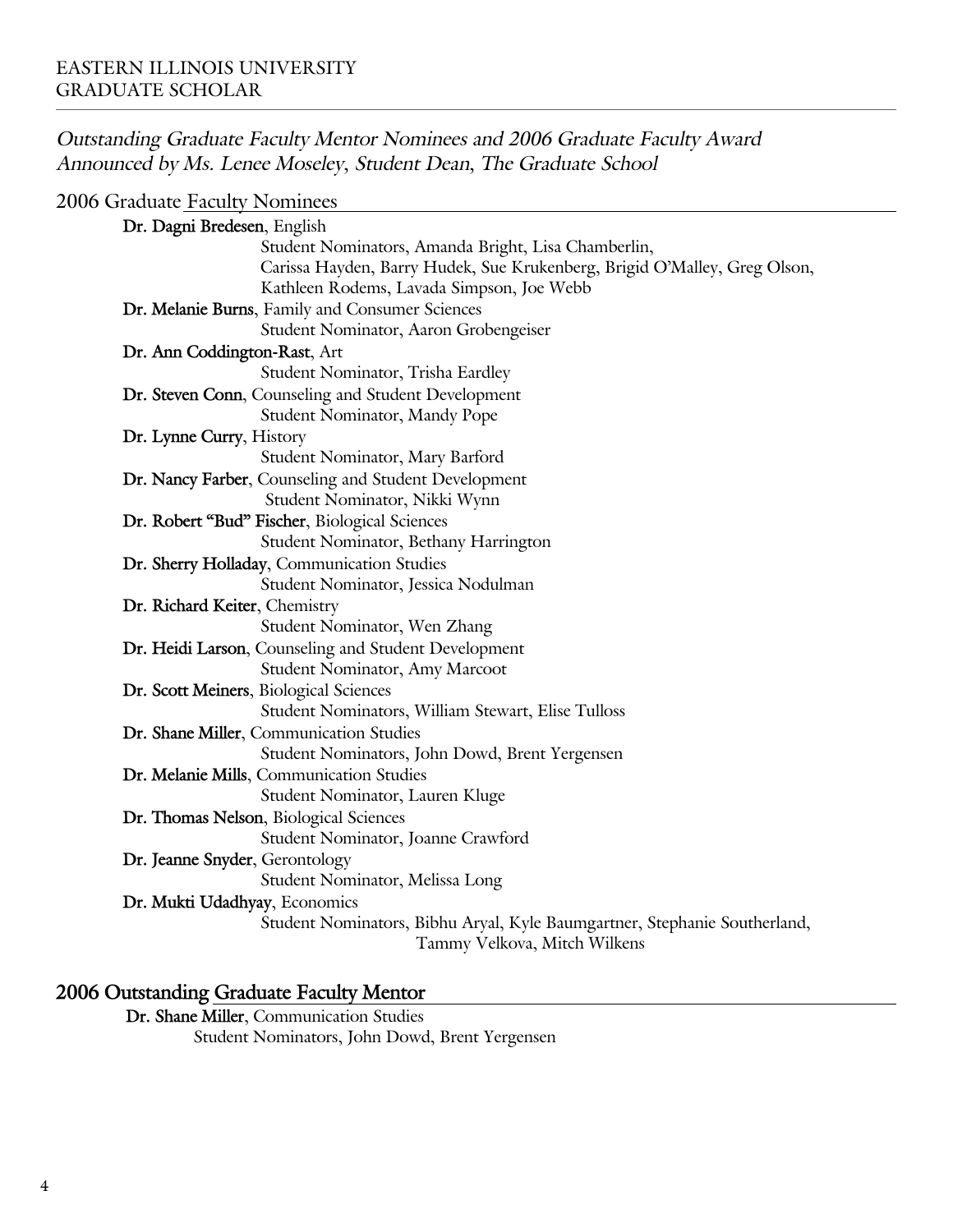

## Distinguished Master's Thesis Award & Midwest Association of Graduate Schools Thesis Nomination

 **Sarah Mazzella**, Master of Science in Chemistry Robert Chesnut, Ph.D., Professor of Chemistry, Faculty Mentor

## *Nonaqueous Platination for Synthesis of Platinated 7*α*-Substituted Estradiol*

Cisplatin, carboplatin, and oxaliplatin are used clinically for treating some cancers, but they are not the preferred treatment for breast cancer. The usefulness of these platinum-containing drugs is limited by poor concentration of the active platinum moiety within the tumor before dose-limit-

ing side effects are reached. One way to selectively concentrate a platinum antitumor compound in breast cancer cells is to conjugate the platinum moiety via a malonate linkage to an estrogen which selectively binds to the estrogen receptor (ER) protein. The major obstacle to linking a lipophilic estrogen to a diamino-platinum compound is the lack of solubility of estrogens in water, the typical solvent for malonate platination reactions.

 The development of a nonaqueous platination method was explored with two simple malonic acid derivatives that served as models of an estrogen. The model compounds were characterized by 1H NMR, 13C NMR, IR, mass spectrometry, and elemental analysis. In DMF solution, the models were successfully coordinated to either a diaminoplatinum(II) and trans-1,2-diaminocyclohexaneplatinum(II) species. Each model complex was characterized by at least three of the following techniques: 1H NMR, 13C NMR, 195Pt NMR, mass spectrometry, and elemental analysis.

 The developed nonaqueous platination method was applied to synthesis of a platinated estrogen. The DACH platinated estrogen was characterized by 1H NMR, 195Pt NMR, mass spectrometry, and elemental analysis. The cis-dimainoplatinated estrogen was characterized by mass spectrometry.

Master's Thesis Award of Excellence

**Roberta Newbury,** Master of Science in Biological Sciences Thomas Nelson, Ph.D., Professor of Biological Sciences, Faculty Mentor

## *Seasonal Movements and Habitat Selection by Raccoons in an Agricultural Landscape*

Raccoon populations are currently high due to low fur prices, elimination of predators, habitat fragmentation, and Illinois' extensive cropfields. Raccoons prey on songbird nests, so high raccoon densities result in landscapes that are hostile to many nesting birds. Given their importance as nest predators, a better understanding of raccoon ecology and foraging behavior could aid in the development of strategies for conserving grassland birds.

 I conducted a 2-year study to investigate raccoon movements and habitat use in a preserve managed primarily for imperiled grassland birds. My objectives were to: (1) describe seasonal home ranges and foraging paths of raccoons, (2) investigate patterns of seasonal habitat use, and (3) prescribe management strategies for reducing raccoon predation on grassland birds.

 I radio-collared and intensively tracked 34 raccoons during January 2004-April 2005, resulting in 1,020 radio-locations and 44 foraging paths. Males had siginificantly larger home ranges than females only during winter when breeding males search for mates. Both sexes showed pronounced seasonal habitat shifts, using wetland habitats in the spring and summer, shifting to cropfields in the fall, and barns in the winter. I found no evidence that raccoons shift their foraging into grassland nesting habitat in the spring. Instead, raccoons prey on nests that they encounter by chance when moving between wetlands and their forest dens.

 Since foraging paths tend to follow habitat edges (forest-grassland and forest-wetland borders), birds nesting near edges are more vulnerable to raccoon predation. My hypothesis that foraging paths would be more convoluted in the spring when raccoons searched for nests was not supported. Paths tended to be straighter in the spring and more convoluted in the winter when raccoons searched for sparse food resources. Reducing habitat edges and linear landscape features and separating these from prime nesting habitat should reduce nest predation by raccoons.

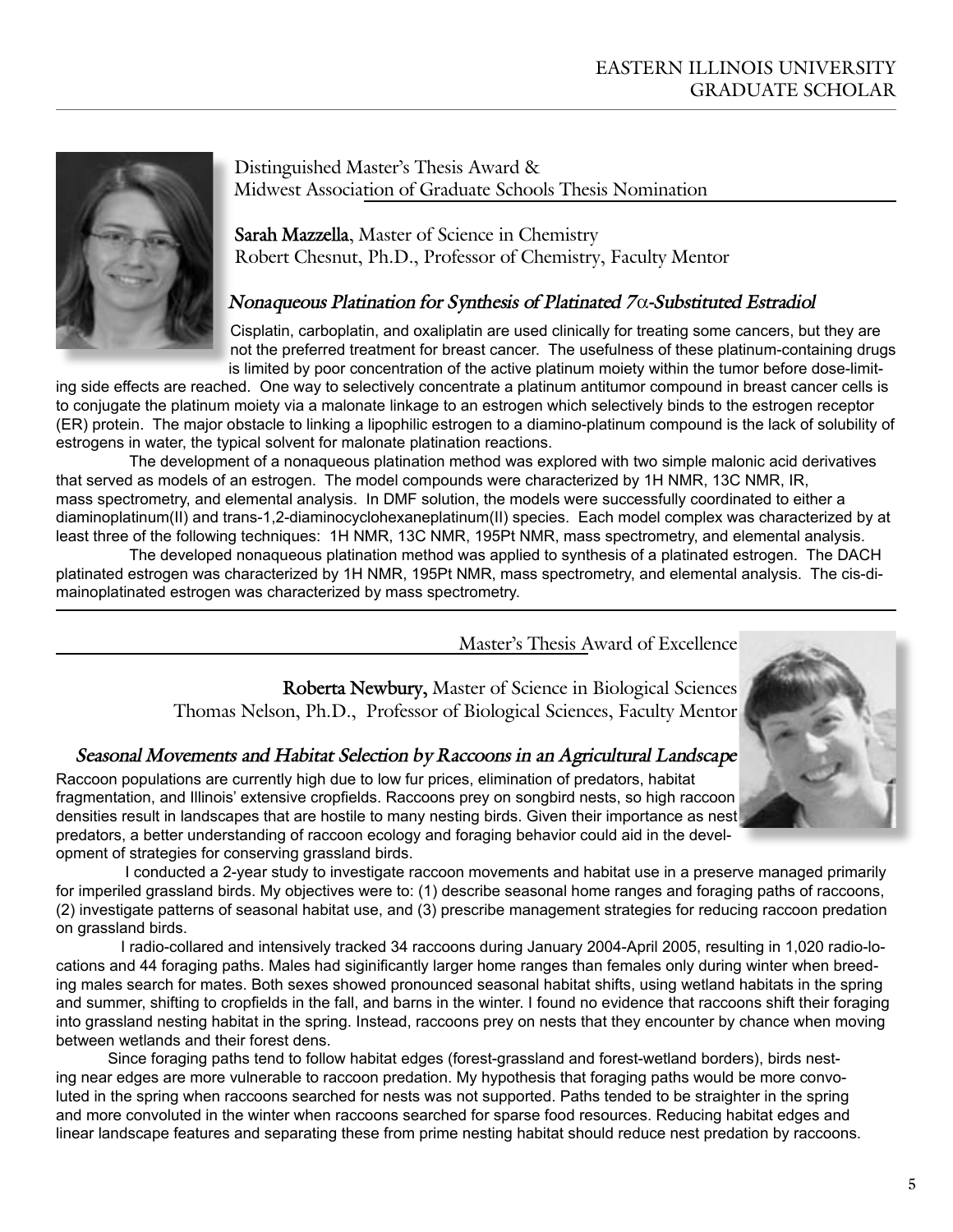## EASTERN ILLINOIS UNIVERSITY GRADUATE SCHOLAR



## Master's Thesis Honorable Mention

 **Christopher Weedman**, Master of Arts in English Parley Ann Boswell, Ph.D., Professor of English, Faculty Mentor

*The Tunnel at the End of the Light: Victimization in the Films of Roman Polanski* Polish-expatriate film director Roman Polanski's career has been largely overshadowed by the bizarre and tragic events of his personal life. After a horrific childhood that saw him watch helplessly as his Jewish parents were taken away by the Nazis to the concentration camps, Polanski again experienced familial tragedy when his eight-month pregnant wife Sharon Tate

and four houseguests were brutally murdered in 1969 by members of the Charles Manson cult. In the aftermath of the Manson murders, the director was further victimized by the American popular press, which, according to biographer Barbara Leaming, unfairly suggested that he unwittingly "brought the tragedy upon himself" by continually producing macabre films like Repulsion (1965) and Rosemary's Baby (1968) (109). Subsequently, Polanski's dual identity as a victim/victimizer was permanently etched in the American consciousness after his statutory rape of thirteen-year-old Samantha Gailey, which resulted in his fleeing the United States to France in 1978 to escape sentencing.

 Polanski's notorious reputation coupled with his macabre storytelling kept his films from receiving the serious critical attention they deserved. Unlike fellow suspense filmmaker Alfred Hitchcock, who saw his status elevated from craftsman to auteur in the late 1960s, Polanski has never reached the same level of stature in the film community. By recognizing that Polanski's dark cinematic vision is the semi-autobiographical work of an auteur director, film scholars are forced to come to terms with the thin line separating the roles of victim and victimizer in his life and his films. Just as the director's public identity shifted from victim to victimizer, Polanski's film protagonists typically make the same unsettling transition.

 This thesis will explore how Polanski can be evaluated as an auteur director, whose personal and professional world is a never-ending circle of victimization. Polanski is a victim turned victimizer, who finds himself attacked by the critics for challenging his audience to question and evaluate the dual nature of victim/victimizer in both his life and his films. This circle of victimization is most clearly evident in the films Cul-de-Sac (1966), Chinatown (1974), Bitter Moon (1992), and The Pianist (2002). These films are the director's cathartic means of coming to terms with his personal tragedies: his unhappy first marriage to Barbara Kwiatkowska; the murder of his second wife Tate; his statutory rape of Gailey; and his separation from his family during the Holocaust, respectively. While the preceding three films paint a masochistic worldview where evil triumphs and the human spirit is always obliterated, The Pianist offers the first glimmer of hope in Polanski's remarkable oeuvre that emotional survival is possible.



## *Graduate School Research/Creative Activity Award*

**Catherine Ciak**, Master of Science Candidate in Biological Sciences *The Effect of Extreme Hydrologic Events on Macroinvertebrate Community Structure* Robert Fischer, Ph.D., Professor of Biological Sciences, Faculty Mentor Illinois Natural History Survey, Research Partner

*Graduate School Research/Creative Activity Award* **Joanne Crawford,** Masters Candidate in Biological Sciences *Genetic Relationship of Beaver Within and Among Colonies in the Embarras River Watershed of Central Illinois* Thomas Nelson, Ph.D., Professor of Biological Sciences, Faculty Mentor Illinois Department of Natural Resources, Research Partner





#### *Graduate School Research /Creative Activity Award*

**Elizabeth Fincel**, Masters Candidate in Biological Sciences *Urea: a Natural Cryoprotectant in the Freeze-tolerant Wood Frog (Rana sylvatica)* Marina Marjanovic, Ph.D., Associate Professor of Biological Sciences, Faculty Mentor Miami University, Research Partner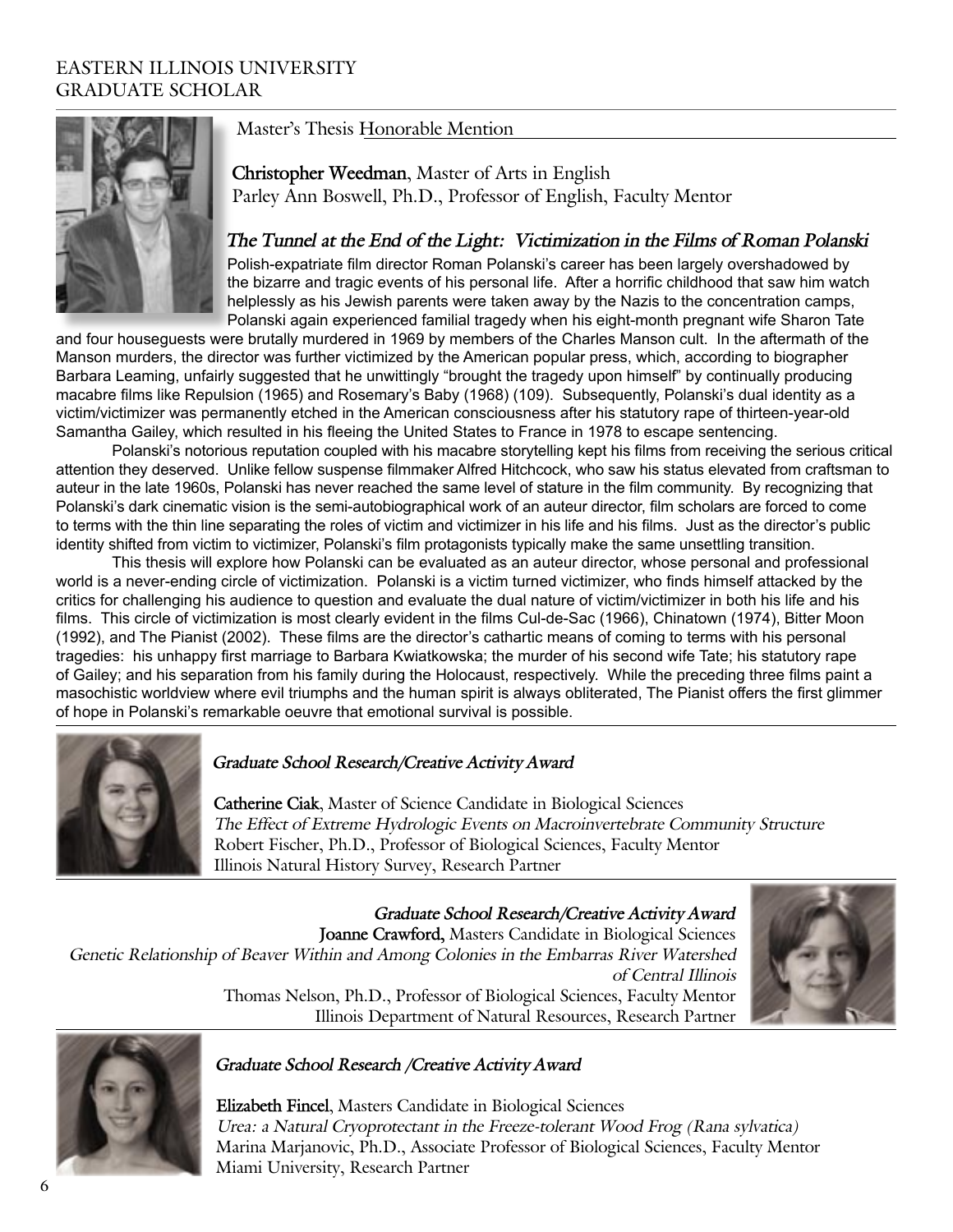

## *Graduate School Research /Creative Activity Award*

**Jay Gerber**, Masters Candidate in Biological Sciences *The Effects of Sanitation District Discharges on Stream Benthic Algae Assemblages* Charles Pederson, Ph.D., Professor of Biological Sciences, Faculty Mentor Illinois Department of Natural Resources, Research Partner

## *Graduate School Research/Creative Activity Award*

**Bethany Harrington**, Master of Science of Biological Sciences *The Artificial Riffles as a Remediation Technique in Three Illinois Streams* Robert Fischer, Ph.D., Professor of Biological Sciences, Faculty Mentor Illinois Department of Natural Resources, Research Partner





#### *Graduate School Research/Creative Activity Award*

**Jeremy Klass,** Masters Candidate in Biological Sciences *Soil Feedback as a Mechanism of Plant Community Response to Invasion* Scott Meiners, Ph.D., Assistant Professor of Biological Sciences, Faculty Mentor Rutgers, The State University of New Jersey, Research Partner

#### *Graduate School Research/Creative Activity Award*

**Jessica Rasmussen***,* Masters Candidate in Biological Sciences *Classification of Illinois Lakes and Reservoirs and Potential use of Phytoplankton as Biocriteria* Charles Pederson, Ph.D., Professor of Biological Sciences, Faculty Mentor Illinois Environmental Protection Agency, Research Partner





#### *Williams Travel Award*

**Natalie Arp***,* Masters Candidate in Communication Disorders and Sciences *Effects of Risk on Non-Word Repetition of First Graders* American and Illinois Speech and Hearing Association Conventions, San Diego, California and Rosemont, Illinois Brenda Wilson, Ph.D., Professor of Communication Disorders & Sciences, Faculty Mentor

#### *Williams Travel Award*

**Mary Barford**, Masters Candidate in History *Rural Radicals: Illinois Coal Miners and the Farmer-Labor Party* Illinois History Conference, Springfield, Illinois Lynne Curry, Ph.D., Associate Professor of History, Faculty Mentor



#### *Williams Travel Award*

**Marybeth Brey**, Masters Candidate in Biological Sciences *Evaluation of the Distribution of Lake Trout in the Water Column* 135th Meeting of the American Fisheries Society, Anchorage, Alaska Robert Fischer, Ph.D., Professor of Biological Sciences, Faculty Mentor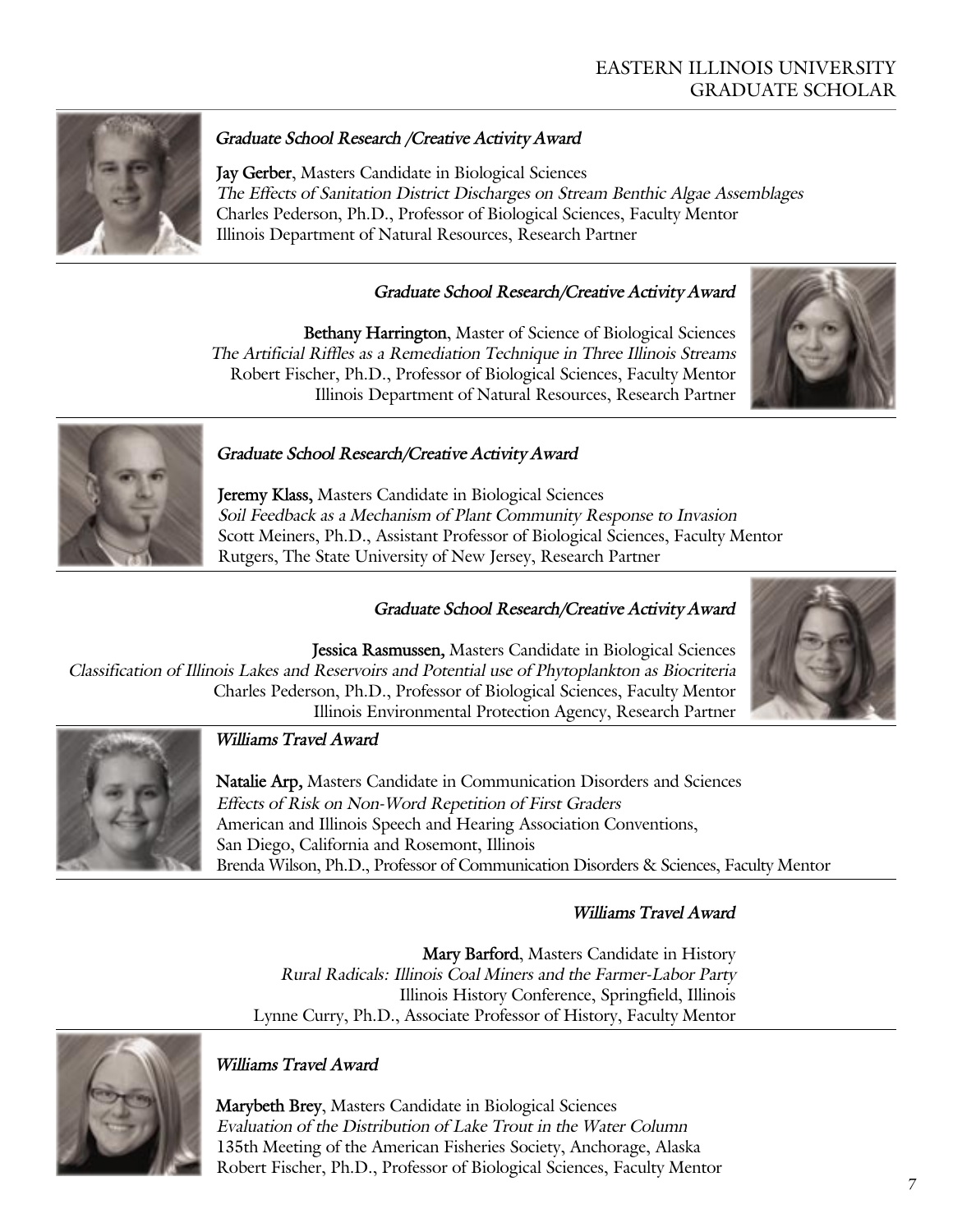

## *Williams Travel Award*

**Melissa Brown**, Specialist Candidate in School Psychology *Adolescent Physical and Learning Disabilities: Implications for Adjustment* Conference on Human Development, Louisville, Kentucky Daneen Deptula, Ph.D., Assistant Professor of Psychology, Faculty Mentor

#### *Williams Travel Award*

**Amy Charlton**, Specialist Candidate in School Psychology *Discrepancies in Adolescent and Parent Report of Risky Behavior: Predictors and Implications* Conference on Human Development, Louisville, Kentucky Daneen Deptula, Ph.D., Assistant Professor of Psychology, Faculty Mentor





## *Williams Travel Award*

**Erika Cornelius**, Masters Candidate in Political Science *Haiti: A Case Study of War Powers in the Bush Administration* Milwaukee Graduate Student Conference, Milwaukee, Wisconsin Ryan Hendrickson, Ph.D., Associate Professor of Political Science, Faculty Mentor

*Williams Travel Award* **Joanne Crawford,** Masters Candidate in Biological Sciences *A Comparison of Two Molecular Markers for Gender Determination in Beaver (Castor canadensis)* Midwest Ecology and Evolution Conference, St. Louis, Missouri Thomas Nelson, Ph.D., Professor of Biological Sciences, Faculty Mentor





## *Williams Travel Award*

**John Dowd**, Masters Candidate in Communication Studies *Authenticity and Communication: Transformations of the Self in the Digital Age The Balancing Act: Addressing Analog/Digital Relation States within Balance Theory* University of Utah: Humanities Graduate Conference / Central States Association Salt Lake City, Utah / Indianapolis, Indiana Shane Miller, Ph.D., Associate Professor of Communication Studies, Faculty Mentor

*Williams Travel Award* **Lindsay Roberts Eck**, Specialist Candidate in School Psychology *The Relationship of DIBELS Oral Reading Fluency to Reading Comprehension in Sixth Graders* National Association of School Psychologists, Anaheim, California Christine McCormick, Ph.D., Professor of Psychology, Faculty Mentor





## *Williams Travel Award*

**Kevin Farrell**, Specialist Candidate in School Psychology *Comparing Two Phonological Awareness Interventions Among Head Start Children* National Association of School Psychologists, Anaheim, California Assege HaileMariam, Ph.D., Assistant Professor of Psychology, Faculty Mentor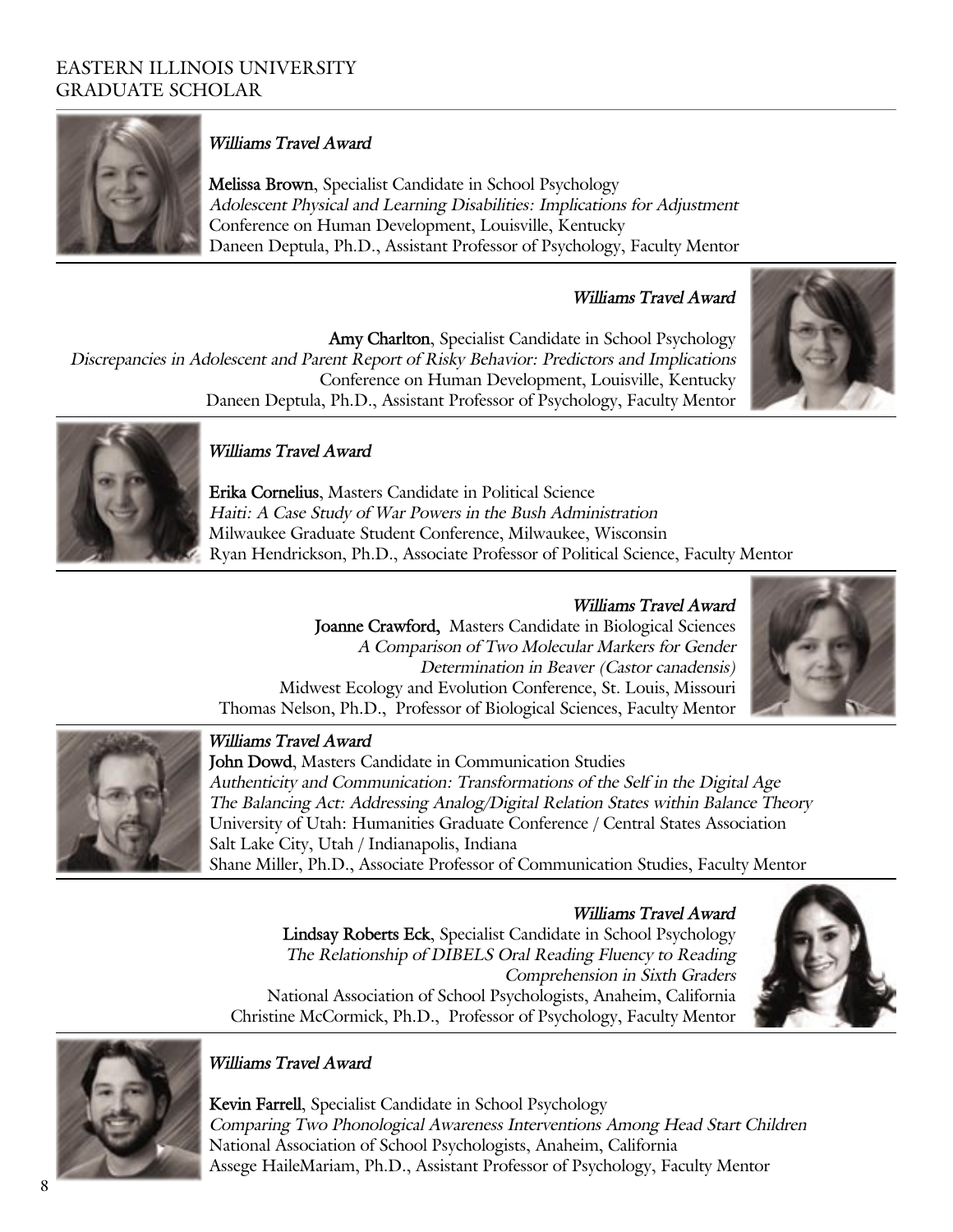## EASTERN ILLINOIS UNIVERSITY GRADUATE SCHOLAR

## *Williams Travel Award*

**Elizabeth Fincel**, Masters Candidate in Biological Sciences *Urea: a Natural Cryoprotectant in the Freeze-tolerant Wood Frog (Rana sylvatica)* Society for Integrative & Comparative Biology Annual Meeting, Orlando, Florida Marina Marjanovic, Ph.D., Associate Professor of Biological Sciences, Faculty Mentor



#### *Williams Travel Award*

**Mark Fincel**, Masters Candidate in Biological Sciences *A Six-year Study on the Effects of a Municipal Waste WaterTreatment Plant on Downstream Fish Communities* Midwest Fish and Wildlife Conference, Grand Rapids, Michigan Robert Fischer, Ph.D., Professor of Biological Sciences, Faculty Mentor

## *Williams Travel Award*

**Tiffany Gibson**, Masters Candidate in Biological Sciences *Parasite Seasonality of Illinois House Sparrows (Passer domesticus)* Illinois State Academy of Sciences, Chicago, Illinois Jeff Laursen, Ph.D., Associate Professor of Biological Sciences, Faculty Mentor





## *Williams Travel Award*

**Bethany Harrington**, Masters Candidate in Biological Sciences *Effectiveness of Artificial Riffles* Northeast Fish and Wildlife Conference, Burlington, Vermont Robert Fischer, Ph.D., Professor of Biological Sciences, Faculty Mentor

#### *Williams Travel Award*

**Randall Havens**, Masters Candidate in Biological Sciences *Beaver Movements in East-Central Illinois: Wakes Across a Watershed* Illinois State Academy of Sciences 98th Annual Meeting, Chicago, Illinois Thomas Nelson, Ph.D., Professor of Biological Sciences, Faculty Mentor





#### *Williams Travel Award*

**Aaron Keathley**, Masters Candidate in Political Science *In Search of a Comprehensive Forest Management Policy* Western Social Science Association, Phoenix, Arizona Jeff Ashley, Ph.D., Assistant Professor of Political Science, Faculty Mentor

#### *Williams Travel Award*

**Jeremy Klass**, Masters Candidate in Biological Sciences *Soil Feedback as a Mechanism of Plant Community Response to Invasion* Midwest Ecology and Evolution Conference, St. Louis, Missouri Scott Meiners, Ph.D., Assistant Professor of Biological Sciences, Faculty Mentor



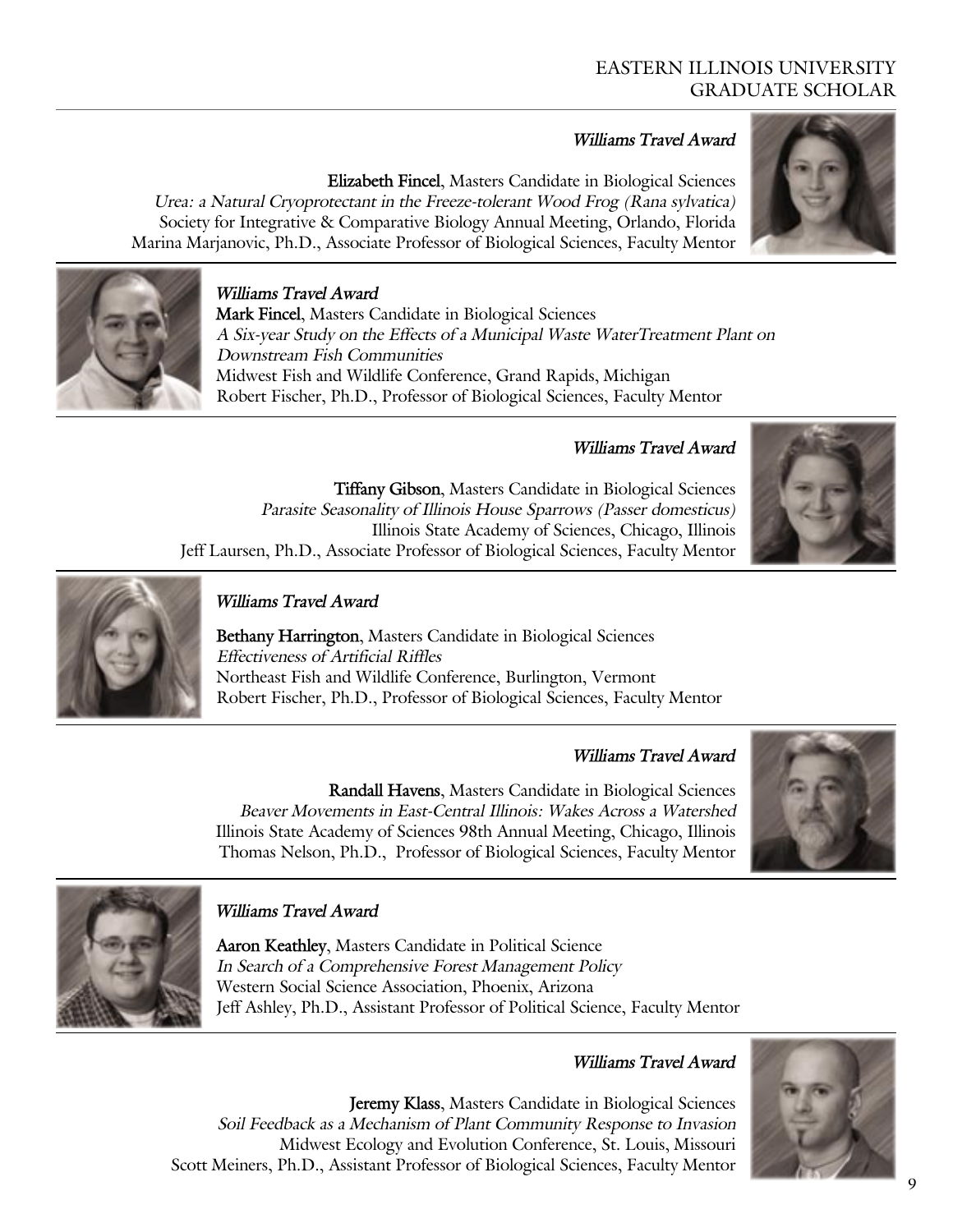

## *Williams Travel Award*

**Emin Nabiyev**, Masters Candidate in Political Science *NATO Expansion and Azerbaijan: Evaluating the Potential of the Caucasus State* Illinois State Conference for Students of Political Science, Normal, Illinois Ryan Hendrickson, Ph.D., Associate Professor of Political Science, Faculty Mentor

#### *Williams Travel Award*

**Robyn Bethany Paige**, Masters Candidate in College Student Affairs *Culture and Ethinicity in Hazing Prevention Programs* National Summit on Black Greek-letter Organizations, Little Rock, Arkansas Charles Eberly, Ph.D., Professor of Counseling & Student Development, Faculty Mentor





## *Williams Travel Award*

**Emily Ramage**, Masters Candidate in English *"Master" Dimmesdale and the Ambiguous Politics of Slavery in the Scarlet Letter* Nineteenth Century Literature and the Cultural Movement, Columbia, South Carolina Christopher Hanlon, Ph.D., Assistant Professor of English, Faculty Mentor

*Williams Travel Award* **Jessica Rasmussen**, Masters Candidate in Biological Sciences *Classification of Illinois Lakes and Reservoirs and Evaluation of the Potential Use of Phytoplankton as Biocriteria* Association of Southeastern Biologists, Gatlinburg, Tennessee Charles Pederson, Ph.D., Professor of Biological Sciences, Faculty Mentor



#### *Williams Travel Award*

**Timothy Rye**, Masters Candidate in Biological Sciences *Functional Dynamics of Plant Communities from a Long-Term Study* Midwest Ecology and Evolution Conference, St. Louis, Missouri Scott Meiners, Ph.D., Assistant Professor of Biological Sciences, Faculty Mentor

#### *Williams Travel Award*

**Adam Travis Smith**, Masters Candidate in Counseling *Crafting a Great Graduate Experience* Association of Fraternity Advisors, Atlanta, Georgia Charles Eberly, Ph.D., Professor of Counseling & Student Development, Faculty Mentor





## *Williams Travel Award*

**William Stewart**, Masters Candidate in Biological Sciences *The Effects of Source Population Size on Plant Performance in a Prairie Restoration* Midwest Ecology and Evolution Conference, St. Louis, Missouri Scott Meiners, Ph.D., Assistant Professor of Biological Sciences, Faculty Mentor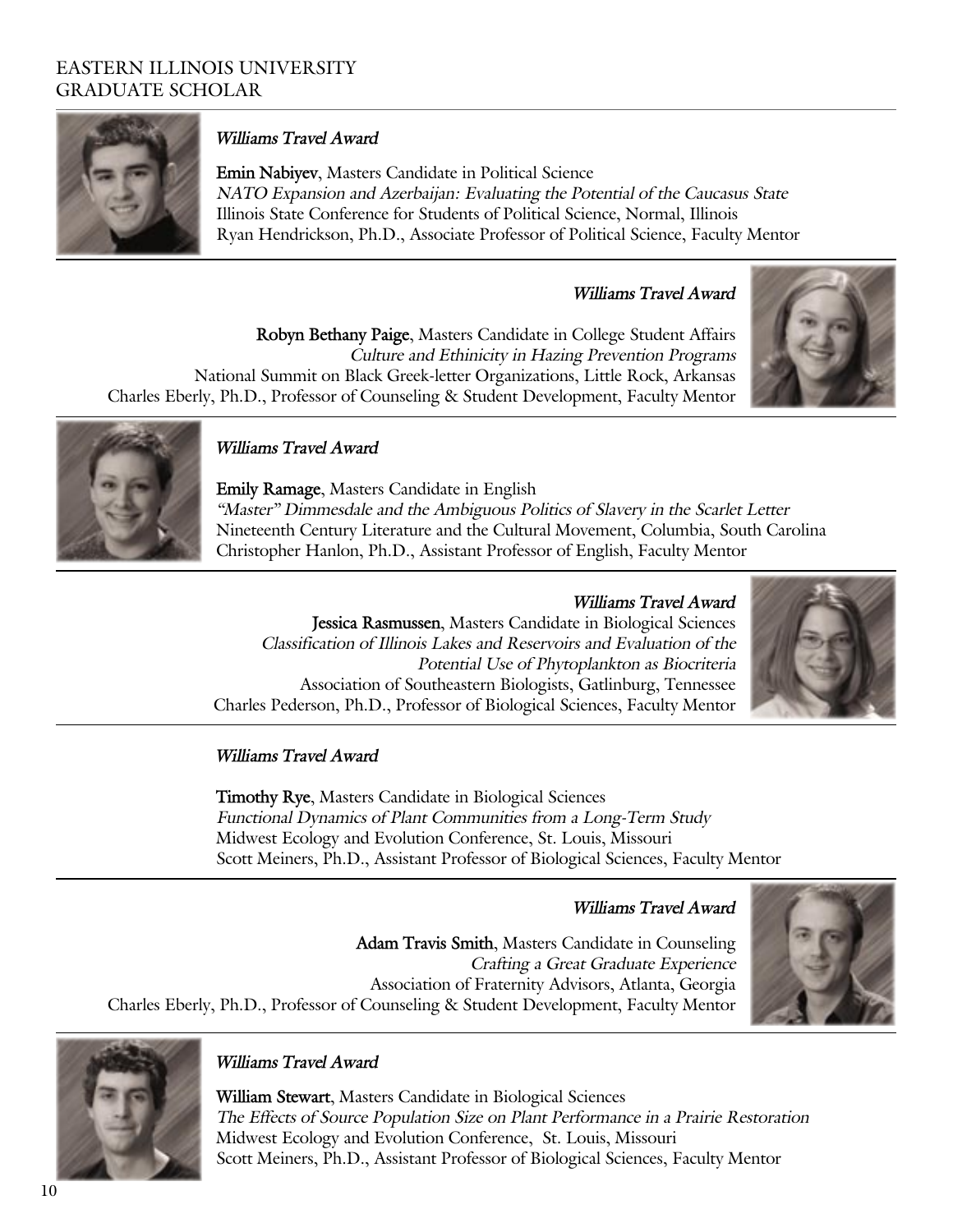## EASTERN ILLINOIS UNIVERSITY GRADUATE SCHOLAR

*Williams Travel Award* **Elise Tulloss**, Masters Candidate in Biological Sciences *Defining Edge Gradients using Plant Species Composition in Oak-Hickory Forest Patches* Midwest Ecology and Evolution Conference, St. Louis, Missouri Scott Meiners, Ph.D., Assistant Professor of Biological Sciences, Faculty Mentor





#### *Williams Travel Award*

**Aimee Wheat**, Masters Candidate in Communication Disorders & Sciences *Comparing Discourse According to Elicitation Procedure* Illinois Speech Language Hearing Association, Rosemont, Illinois Brenda Wilson, Ph.D., Associate Professor of Communication Disorders & Sciences, Faculty Mentor

*Williams Travel Award* **Brent Yergensen**, Masters Candidate in Communication Studies *The Gospel According to Popular Film/ The Holistic Hero: The Rhetoric of Heroism in Spider-Man 2* Illinois Speech and Theatre Assoc./Central States Communication Assoc., Bloomington , Illinois/Indianapolis, Indiana Shane Miller, Ph.D., Associate Professor of Communication Studies, Faculty Mentor





# *2006 Betty Wright Downing Scholar*

**Brittney Yakey,** Masters Candidate in Communication Disorders and Sciences

Mr. and Mrs. Harry Wright established this scholarship in memory of Harry's sister, Betty Wright Downing. The scholar must be a full-time graduate student enrolled in a master's degree program related to a pre-medical or health focused discipline.

# *2006 Frances Meyer Hampton Scholar*

**Amy Miller,** Specialist Candidate in School Psychology

Frances Meyer Hampton attended the normal school at Eastern from the first grade through high school. She continued at Eastern as a college student and graduated in 1941 with a bachelor's degree in home economics. Frances taught school in a small town for 21 years until hearing loss forced her to retire to her birthplace, a family farm near Charleston. Forging a close friendship with her remaining family in Charleston, Wayne and Linda Hampton, Frances willed her estate to them with the instructions to



establish a scholarship that would provide financial support to a graduate student attending Eastern. The Hamptons fulfilled Frances's request, and since 2001 the scholarship has provided significant financial support to a graduate student who exemplifies scholarly excellence.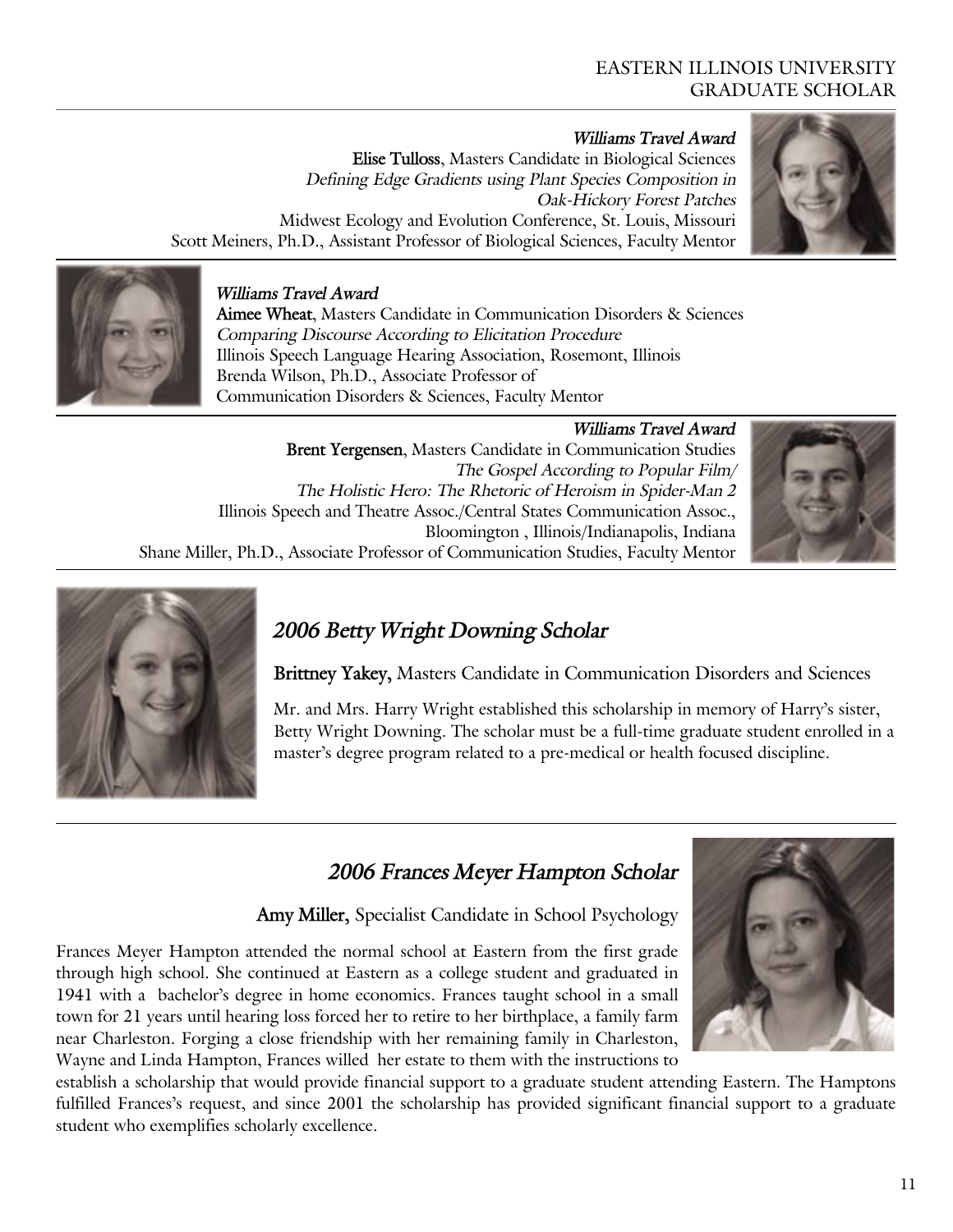# *Graduate Alumni 2001 Frances Meyer Hampton Scholar*

**Sarah Weaver Grob,** First Recipient of the Frances Meyer Hampton Scholarship

*Sarah graduated with her master's degree in Communication Disorders and Sciences in 2003. We caught up*  with Sarah and asked her to update us on the events in her life since graduating from EIU and what it meant *to her to be the first Frances Meyer Hampton Scholar. She tells us in her words below.* 

"Wow, what is that? Where did you get that?" Those are the words heard quite frequently as new students enter my room at school. Children see the diplomas, plaques, and medals of my undergraduate and graduate careers at EIU and become mesmerized by their presence. While many people may think they are on my wall for sake of conversation, the real premise behind their existence is to remind me of my EIU experiences with friends and faculty and to remind me of my professional goals and endeavors yet to come.

 At the time of receiving the Frances Meyer Hampton Scholarship, I would have to say I felt honored and thankful. The day I heard the news remains vividly clear in my mind. It was a three-way tie between my parents, Dr. Richard, and myself as to who was happiest. Being the first recipient of such an award was indeed a prestigious accomplishment to add to the Livingston C. Lord Scholar



award and others. The financial stability it offered for my graduate career allowed me to embark on a journey that did not require countless hours of working to make ends meet while striving to achieve the high demands of my CDS graduate curriculum and internships. Simply stated, the honor bestowed opportunities to pursue as much knowledge and expertise as possible from my graduate program.

 There have been many life changes since my days at EIU. I married my husband, Chad, the summer after completing graduate school. Within two weeks of that event, I started my first job as a speech-language pathologist working for a special education cooperative and school district. I worked with early childhood, severe-profound, hearing-impaired, and regular education students while traveling from school to school. We purchased our first home during the spring of that school year, and the following year I obtained a different job with the district that welcomed me as a student teacher. It has been almost two full years at Limestone Grade School, and I enjoy working with the students and faculty. My time has also been spent working weekends and vacations at a local hospital in the speech therapy department because I have the desire to remain "fresh" in both school and medical settings. I can truly say, "I love my profession." It has opened many doors in such a small time frame. I plan to continue my current position to gain some experience for what lies ahead in the future. And finally, one more piece of news: Chad and I are expecting our first addition to the family in July.

Since I have entered the speech-language pathology profession, I look back at my graduate experience and realize that the Frances Meyer Hampton Scholarship is more than an award or honor. It is motivation. Motivation that I can achieve future dreams as a young professional whether it be in making clinical decisions or perhaps authoring an innovative therapy material. It is also responsibility. I continue striving towards upholding the high standards and achievements professionally just as I did academically. The honor is one of which I will cherish always.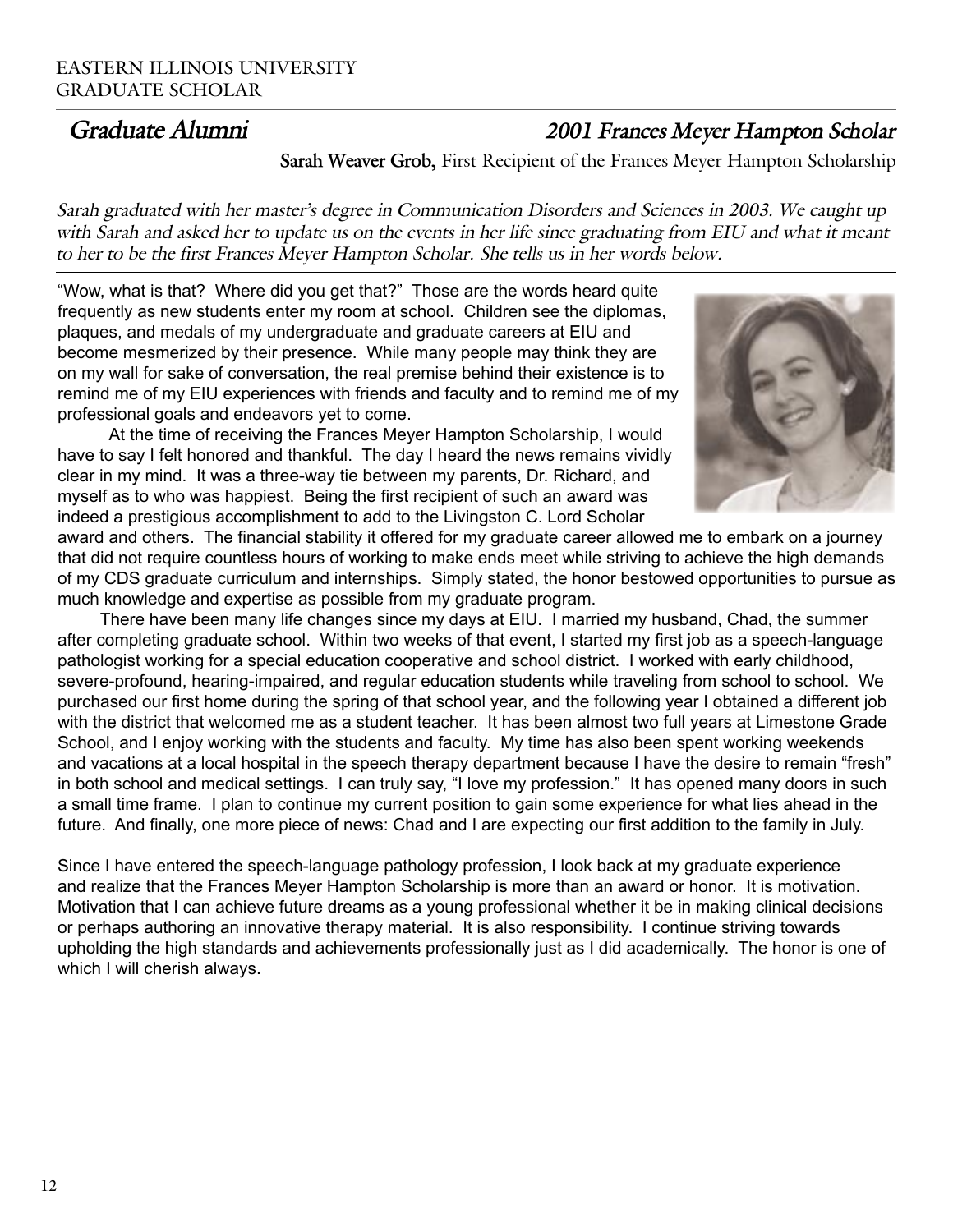College of Arts and Humanities Graduate Programs Christopher Kahler, M.F.A- Art, Coordinator Chris Hanlon, Ph.D.- English, Coordinator Mark Voss-Hubbard, Ph.D.- History, Coordinator Nora Pat Small, Ph.D.- Historical Administration, Coordinator Peter Hesterman, Ph.D.- Music, Coordinator Shane Miller, Ph.D.- Communication Studies, Coordinator College of Education and Professional Studies Graduate Programs Nick Osborne, Ph.D.- Educational Administration, Master's & Specialist's Programs, Chair and Coordinator Nick Osborne, Ph.D.- Elementary Education, Chair and Coordinator Richard Roberts, Ph.D.- College Student Affairs & Counseling Programs, Chair and Coordinator Kathlene Shank, Ph.D.- Special Education, Chair and Coordinator Scott Crawford, Ph.D.- Physical Education, Coordinator Lumpkin College of Business and Applied Sciences Graduate Programs Cheryl Noll, Ph.D.- Business Administration and Certificate Program, Coordinator Frances Murphy, Ph.D.- Family and Consumer Sciences, and Option in Dietetics, Coordinator Jeanne Snyder, Ph.D.- Gerontology, Coordinator Peter Ping Liu, Ph.D.- Technology and Certificate Programs, Coordinator College of Sciences Graduate Programs James McGaughey, Ed.D.- Natural Sciences, Biological Sciences , Coordinator Charles Costa, Ph.D.- Biological Sciences, Coordinator Douglas Klarup, Ph.D.– Natural Sciences, Chemistry, Chair and Coordinator Barbara Lawrence, Ph.D.- Chemistry, Coordinator Brenda Wilson, Ph.D.- Communication Disorders and Sciences, Coordinator Eric Hake, Ph.D.- Economics, Coordinator John Stimac, Ph.D.– Natural Sciences, Physical Sciences, Chair and Coordinator Patrick Coulton, Ph.D.- Mathematics and Computer Science, Coordinator Marshall Lassak, Ph.D.- Mathematics Education Option, Coordinator Leonard Storm, Ph.D.– Natural Sciences, Physics, Chair and Coordinator Ryan Hendrickson, Ph.D.- Political Science, Coordinator Anu Sharma, Ph.D.- Clinical Psychology, Coordinator J. Michael Havey, Ph.D.- School Psychology, Coordinator

The Graduate School

Robert M. Augustine, Ph.D., Dean Rodney Ranes, Director of Graduate Admissions Linda Barter, Administrative Aide Lana Beasley, Office Systems Assistant Susan Hankenson, Certification Officer Lori Henderson, Publicity/Promotions Specialist JoAnn Ingle, Admissions Officer

#### 2005-2006 Council on Graduate Studies

Melanie Burns, Ph.D., Chair Eric Hake, Ph.D., Vice Chair Steven Conn, Ph.D. Chuck Costa, Ph.D. Sace Elder, Ph.D. Peter Loewen, Ph.D. Linda Morford, Ph.D. Kathleen O'Rourke, Ph.D. Jill Owen, Ph.D. Lori Davis, GSAC Representative

2005-2006 Graduate Student Advisory Council

Katie Griffis, President Brian Clarke, Vice President Jessica Chuang, Secretary Gina Paladino, Vice President Public Relations Lenee Moseley, Student Dean